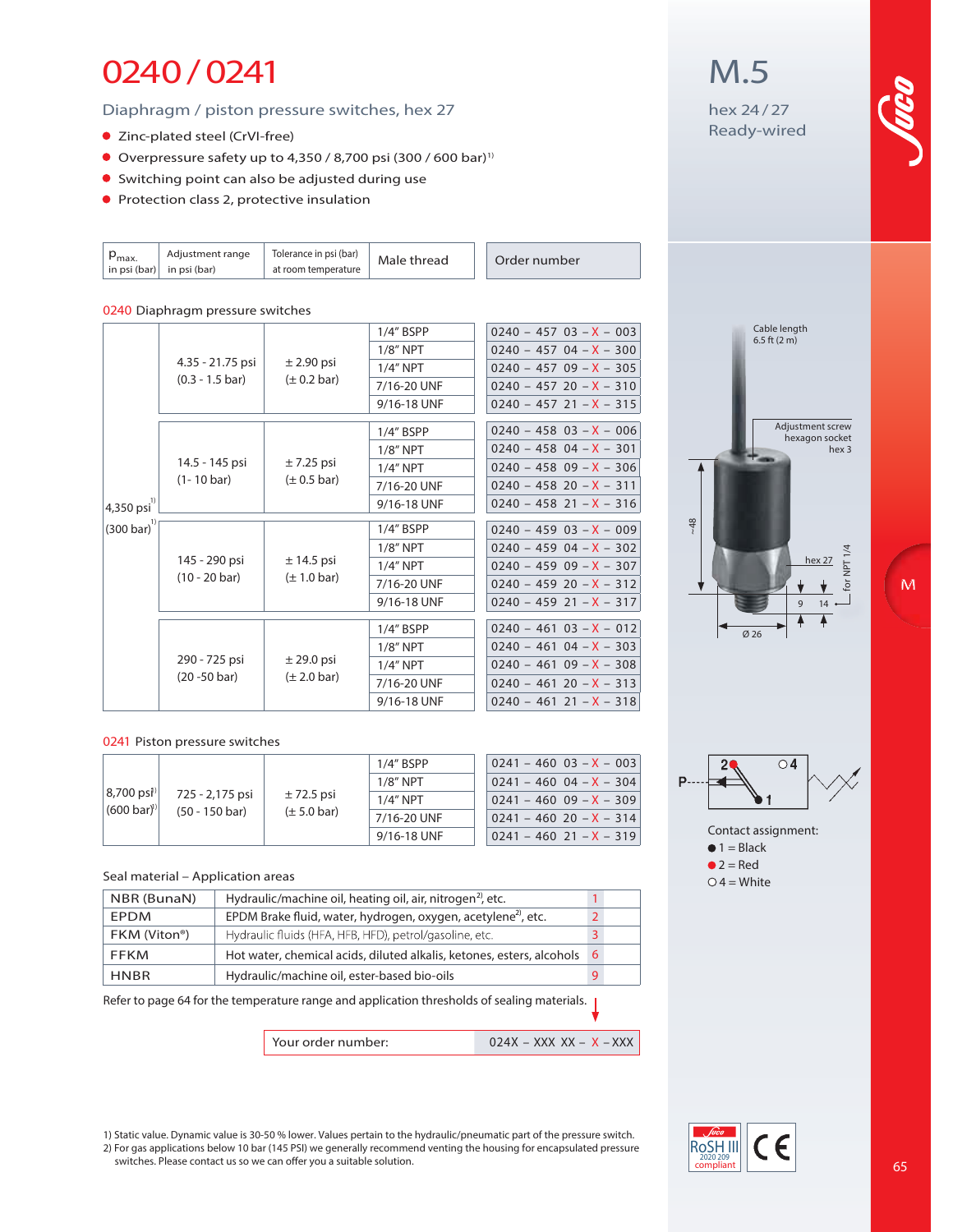## 0240/0241

M.5

hex 24/27 Ready-wired Diaphragm / piston pressure switches, hex 27

### Technical data

Refer to page 54 for electrical values

| Rated working voltage:      | max. 42 V / 250 V depending on connection                                                                                                  |  |  |
|-----------------------------|--------------------------------------------------------------------------------------------------------------------------------------------|--|--|
| Rated working current:      | max. 2A                                                                                                                                    |  |  |
| Protection class:           | 2, protective insulation                                                                                                                   |  |  |
|                             | NBR (diaphragm pressure switch) -40 °F+212 °F (-40 °C+100 °C)                                                                              |  |  |
|                             | NBR (piston pressure switch)<br>$-22$ °F $+212$ °F (-30 °C $+100$ °C)                                                                      |  |  |
|                             | <b>EPDM</b><br>$-22$ °F $+248$ °F (-30 °C $+120$ °C)                                                                                       |  |  |
| Temperature resistance      | FKM (Viton®)<br>+23 °F +248 °F $(-5$ °C +120 °C)<br>(in diaphragm pressure switch)                                                         |  |  |
| of sealing materials:       | FKM (Viton®)<br>$+5$ °F+248 °F (-15 °C+120 °C)<br>(in piston pressure switch)                                                              |  |  |
|                             | $+5$ °F $+248$ °F<br>$(-15 °C+120 °C)$<br><b>FFKM</b>                                                                                      |  |  |
|                             | $(-20 °C+120 °C)$<br>$-4$ °F. $. +248$ °F<br>Silicone                                                                                      |  |  |
|                             | $-22$ °F $+248$ °F $(-30$ °C $+120$ °C)<br><b>HNBR</b>                                                                                     |  |  |
| Switching frequency:        | 200 / min.                                                                                                                                 |  |  |
| Mechanical life expectancy: | 1,000,000 cycles (for diaphragm pressure switches, life expectancy<br>value only applies for switching pressures to max. 725 psi (50 bar)) |  |  |
| Pressure rise rate:         | $\leq$ 14,500 psi/s (1,000 bar/s)                                                                                                          |  |  |
| Differential:               | Average value 10 - 20 % (not adjustable)                                                                                                   |  |  |
| Vibration resistance:       | 10 g / 5 - 200 Hz sine wave, DIN EN 60068-2-6                                                                                              |  |  |
| Shock resistance:           | 294 m/s; 14 ms half sine wave, DIN EN 60068-2-6                                                                                            |  |  |
| Materials:                  | Housing material: zinc-plated steel<br>Protective cap: anodised aluminium                                                                  |  |  |
| Protection class:           | <b>IP67</b>                                                                                                                                |  |  |
| Cable:                      | Standard length 6.5 ft (2 m) with wire end sleeves                                                                                         |  |  |
| Weight:                     | approx. 4.5 oz (120 g)                                                                                                                     |  |  |

### Options for 0240 / 0241

- Other cable lengths and plug-in systems
- Fixed switching point, factory-set, set point embossed on housing
- Alternative housing materials and connection threads
- Other sealing materials, such as silicone for diaphragm pressure switches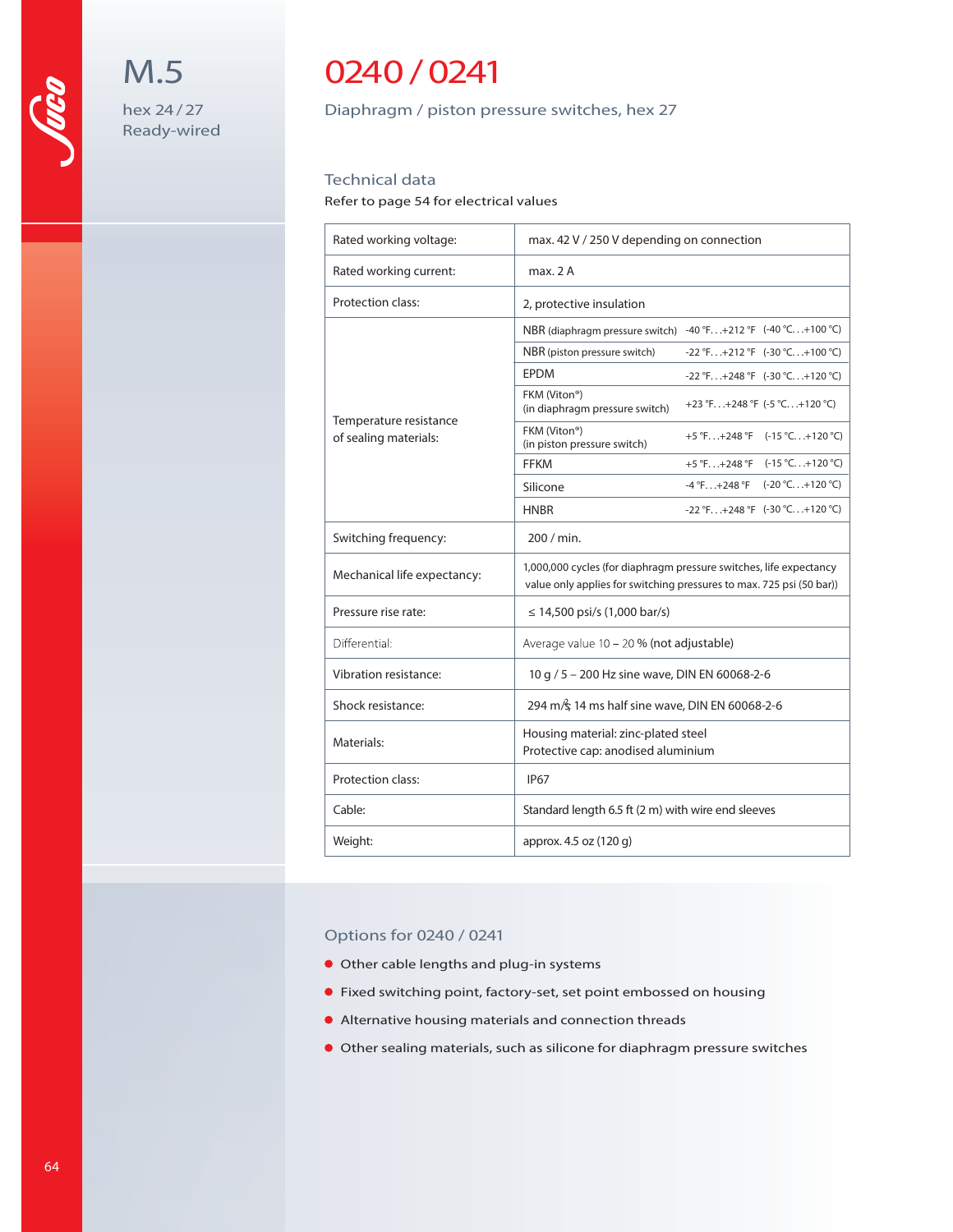## hex 24/27

### Custom designs

All hex 24 and hex 27 pressure switches can be individually wired according to customer needs.

#### **Standard types suitable for ready-wiring**

| 0163 / 0166                                                                                                                     | 0168                                                        | 0170 / 0171                         | 0140 / 0141                         |
|---------------------------------------------------------------------------------------------------------------------------------|-------------------------------------------------------------|-------------------------------------|-------------------------------------|
| 0164                                                                                                                            |                                                             | 0180 / 0181                         |                                     |
| 0167                                                                                                                            |                                                             | 0190 / 0191                         |                                     |
| 0169                                                                                                                            |                                                             | 0196 / 0197                         |                                     |
|                                                                                                                                 |                                                             |                                     |                                     |
| <b>Technical details</b><br>page 41                                                                                             | <b>Technical details</b><br>page 41                         | <b>Technical details</b><br>page 53 | <b>Technical details</b><br>page 53 |
| The switching point is factory preset and cannot be changed subsequently,<br>so please state the switching point when ordering. | The switching point is<br>adjustable even after<br>sealing. |                                     |                                     |

### **A selection from the wide variety of connectors we can supply**

| Connector to DIN 72585-A1-4.1            |  |
|------------------------------------------|--|
| AMP Junior Timer <sup>®</sup>            |  |
| Cannon connector                         |  |
| AMP Superseal 1.5 <sup>®</sup>           |  |
| Packard connector (Weather Pack® 2-wire) |  |
| Packard connector (Weather Pack® 3-wire) |  |
| Deutsch connector (DT 06 - 2S)           |  |
| Deutsch connector (DT 04 - 2P)           |  |
| Deutsch connector (DT 04 - 3P)           |  |

### M.5

hex 24/27 Ready-wired

#### Please note our detailed information on

- CE marking
- protection class
- custom applications

For gas applications below 10 bar (145 PSI) we generally recommend venting the housing for encapsulated pressure switches.

M